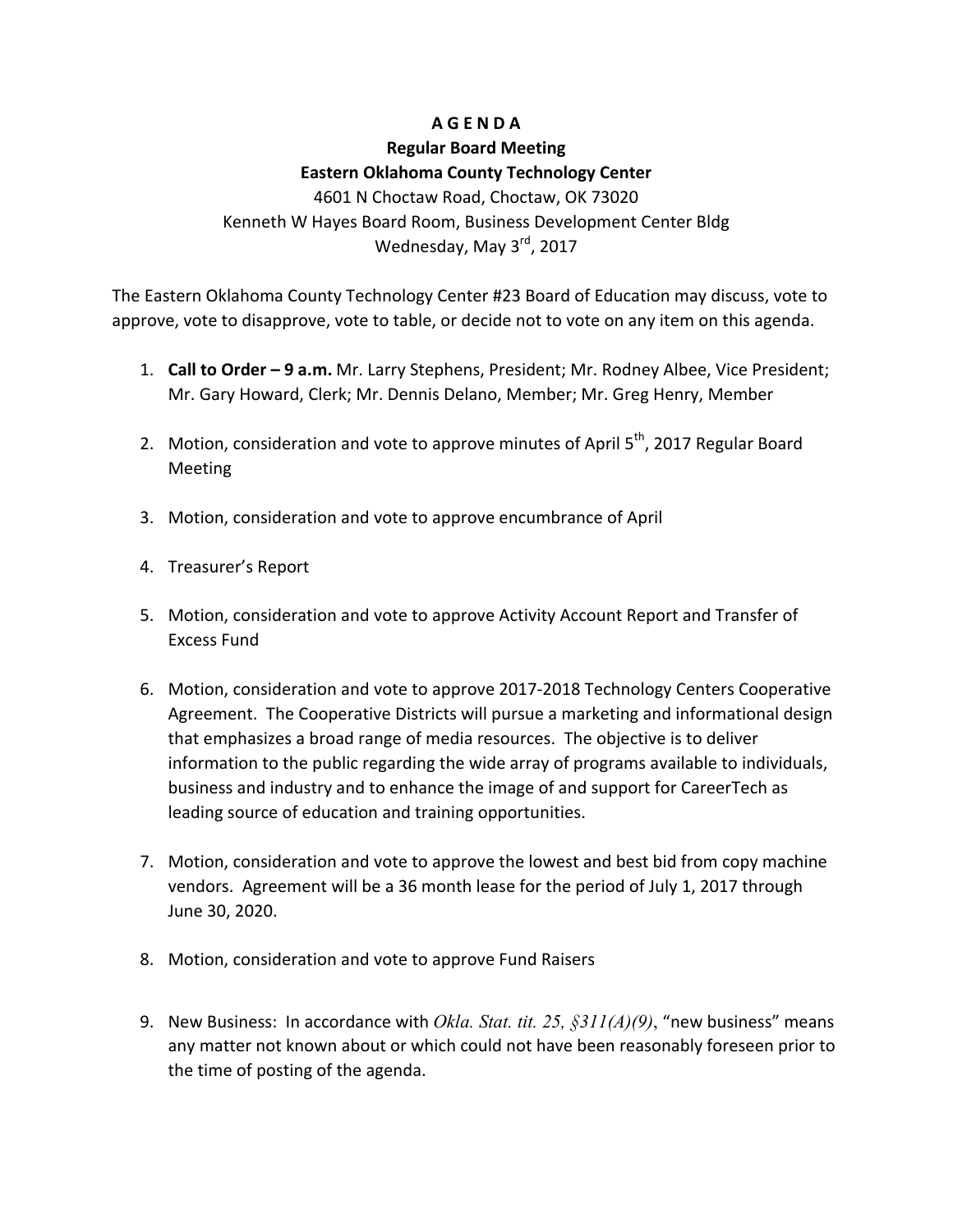## 10. Superintendent's report

Proposed Executive Session for the purpose of discussing the following so the board can return to open session and take action pursuant to Executive Session Authority: Okla. Stat. tit. 25,  $\frac{\sqrt{307}}{B(1)}$ , (3) and (7). The following items are proposed for discussion during the Executive Session:

- a. Resignation of Jennifer Barnett, Student Services Counselor; Randy Anderson, Service Careers Instructor
- b. New Employment as listed on Personnel Report
- c. Re-Employment of Non-Certified Personnel Staff as listed on Personnel Report for school year 2017-2018
- 11. Motion and vote to convene in Executive Session
- 12. Motion and vote to return to Open Session
- 13. Board President's Statement of Executive Session Minutes
- 14. Motion, consideration and vote to approve, disapprove or table the following:
	- a. Resignation of Jennifer Barnett, Student Services Counselor; Randy Anderson, Service Careers Instructor
	- b. New Employments as listed on Personnel Report
	- c. Re-Employment of Non-Certified Personnel Staff as listed on Personnel Report for school year 2017-2018
- 15. Board Comments
- 16. Motion and vote for approval to Adjourn

Posted by:

 Minutes Clerk

The next Regular meeting of the Board is: **Monday, June 5th, 2017** 9:00 a.m. Kenneth W Hayes Board Room